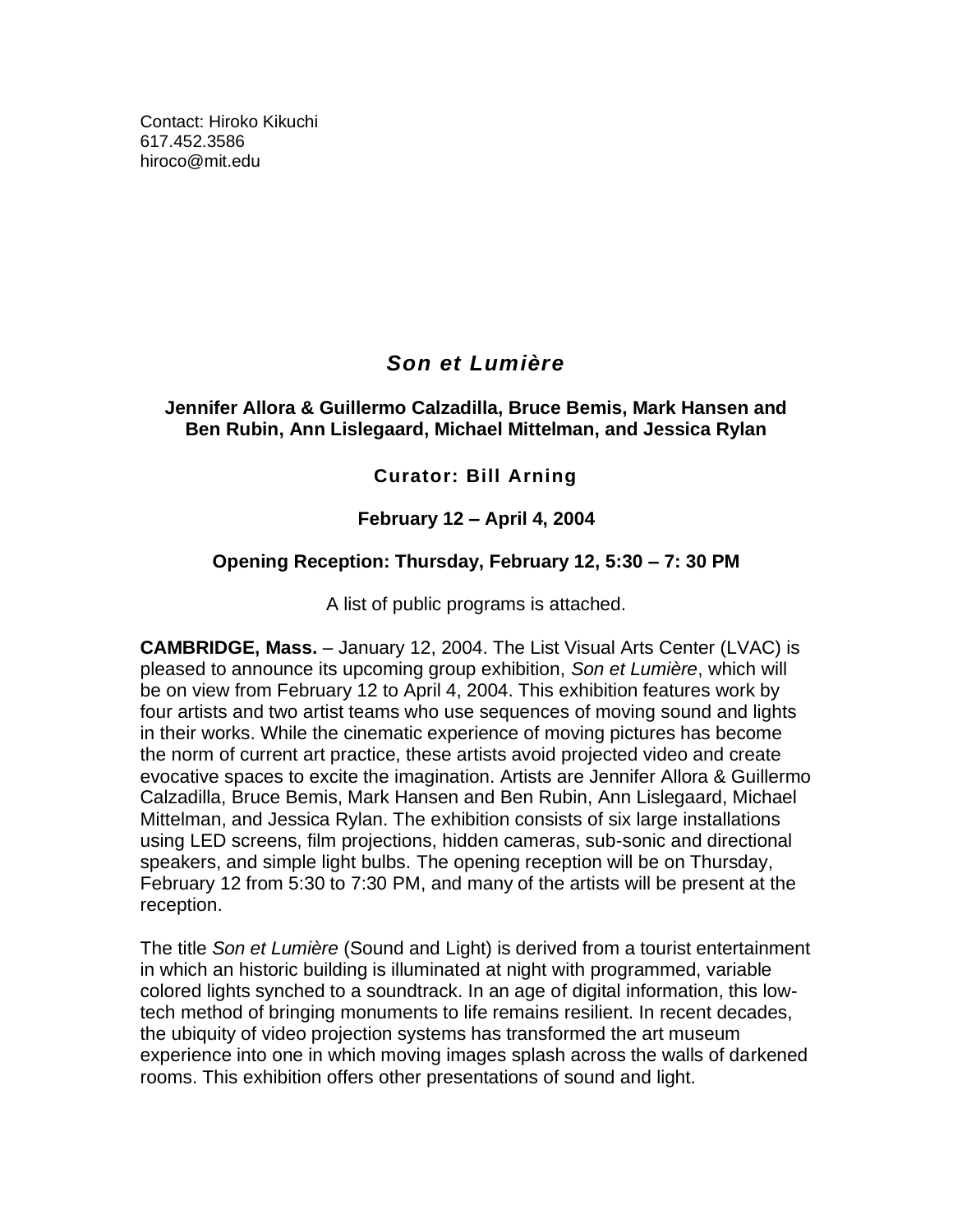#### **About the artists and their works:**

**Jennifer Allora** was born in 1974 in Philadelphia, PA; **Guillermo Calzadilla** was born in 1971 in Havana, Cuba. They live and work in Puerto Rico and have been working together since they met in the P.S. 1 International Studio Program in N.Y. in 1998. Their solo exhibitions include *Vita Brevis*, Institute of Contemporary Art (ICA), Boston, Mass. (2004), *Puerto Rican Light*, The Americas Society, New York, N.Y. (2003), and *Other Worlds,* ARCO Project Rooms, Madrid, Spain (2000). Their collaborative works have been included in exhibitions such as *Tirana Biennal,* Tirana, Albania (2003), *Common Wealth*, Tate Modern, London, U.K. (2003), *Away From Home*, The Wexner Center for the Arts, Columbus, Ohio (2003), and *How Latitudes Become Form*s in venues such as Walker Art Center, Minneapolis, Minn., Fondazione Sandretto Re Rebaudengo per L'Arte, Turin, Italy, and Contemporary Arts Museum, Houston, Texas. Allora is a recent graduate of MIT ('03).

*Traffic Patterns* (2001-2003) consists of a drop ceiling of backlit Plexiglas panels that change color at regular intervals. The room is alternately bathed in red, yellow, and green light that is controlled by computer chip which is programmed identically to one controlling a particular traffic light in San Juan, Puerto Rico. This communication between Puerto Rico and Cambridge mirrors the artists' own lives, which were split between the two cities.

**Bruce Bemis,** born in 1954, Springfield, Mass., lives in Gloucester, Mass., and maintains a studio in Boston, Mass. He received a Bachelor of Fine Arts Degree in Sculpture from Massachusetts College of Art, Boston, Mass., in 1997. He is currently teaching in the Sculpture Department at Montserrat College of Art, Beverly, Mass. His recent solo exhibitions include *Optical Allusion*, Boston Sculptors at Chapel Gallery, West Newton, Mass. (2001) and *Shades Drawn*, Dietrich von Buhler Gallery, Boston, Mass. (2000). Group exhibitions include the *2003 DeCordova Annual Exhibition*, DeCordova Museum of Sculpture Park, Lincoln, Mass. (2003), *Stand Still Watch*, Oni Gallery, Boston, Mass. (2002), *Caught*, Montserrat College of Art, Beverly, Mass. (2002), and many others.

*Bipolar Radiance* (2003) takes the form of two looped films projected onto two reflective mirrored globes. The images are from found 16 mm amateur footage that depicts an ice show with a spinning skater clad in a shimmering outfit. As the projection of the skater hits the globe, the image is seen sharply on the surface of the globe and greatly enlarged on the wall where it breaks apart. The second image is a detail in which the skater's sequined body becomes a shower of incandescent sparks.

**Mark Hansen,** born in 1964, Petaluma, Calif., lives and works in Los Angeles, Calif.; **Ben Rubin,** born in Boston, Mass., in 1964, lives and works in New York,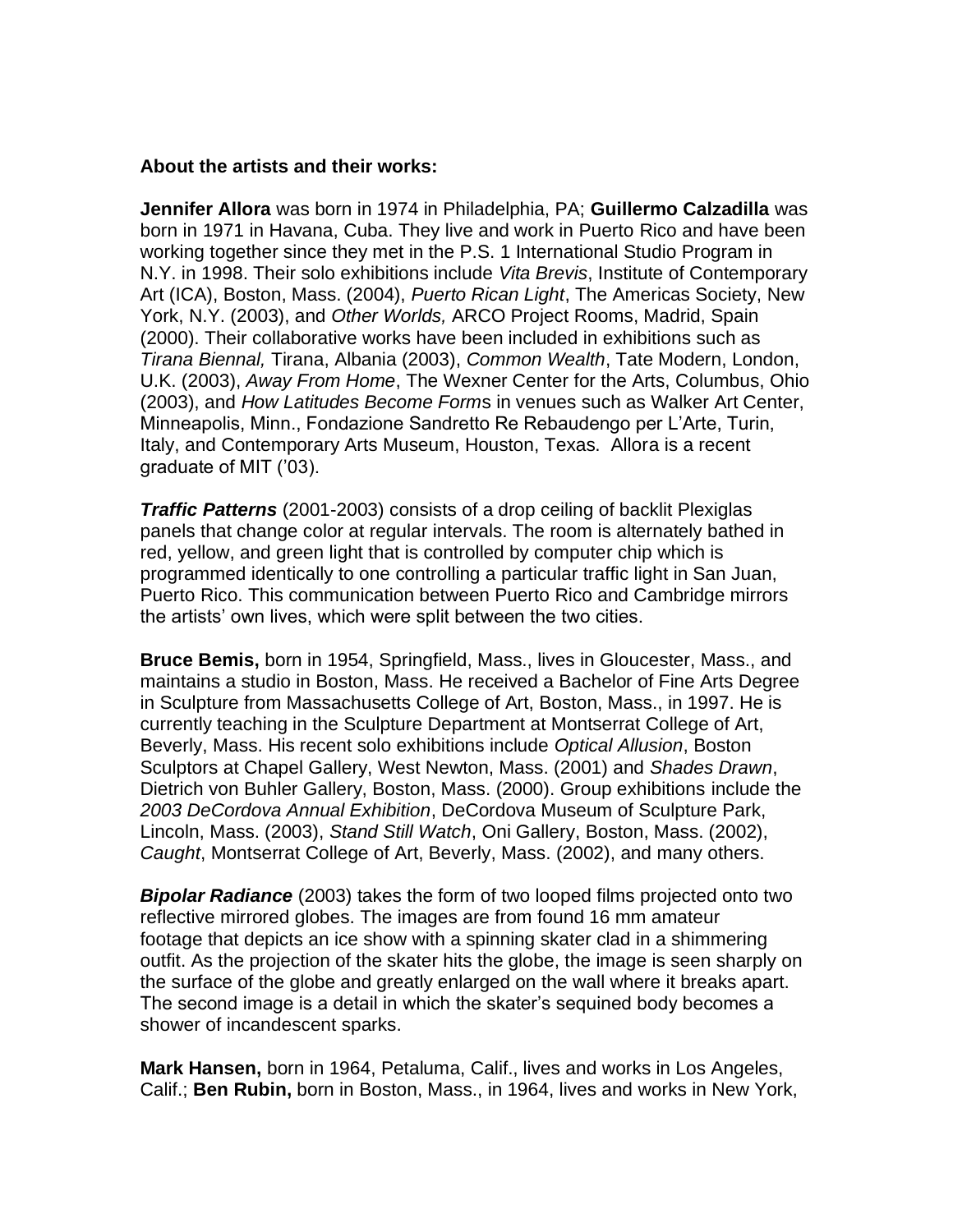N.Y. *Listening Post* presented in this exhibition is the result of a two-year collaboration between Hansen and Rubin.

Hansen is a former Bell Laboratories statistician and is an associate professor in the Department of Statistics, joint appointment in Design/Media Arts, at the University of California-Los Angeles since the spring of 2003.

Ben Rubin works with sound, video, and digital electronics and creates performances, installations, public art and architectural projects. He is the director of EAR Studio, a multimedia design and technology firm in N.Y. that he founded in 1993. His work has been shown in such venues as National Building Museum in Washington, D.C., and Whitney Museum of American Art, N.Y. He holds a Bachelor's degree in Computer Science and Semiotics from Brown University, and he received his Masters of Science in Visual Studies from the MIT Media Lab in 1989.

In *Listening Post* (2001) snippets of conversations and statements from chat rooms float across a curved curtain wall of LED screens and are spoken by a mechanical voice. In fact, the texts are taken from an active, live search of public forums and bulletin boards, but, by design, there is no mechanism to record the specific words on the screens, and they disappear forever after we read them. Every ten minutes a fresh data sample is delivered. This work makes it clear that cyber-space is not merely a tool of work and play, but a place where peoples' desires to connect with other human beings and speak of their own lives and experiences are paramount.

**Ann Lislegaard**, born in Norway in 1962, lives and works in Denmark. She participated in the P.S.1 International Studio Program in N.Y. from 1995 to 1996 and studied at The Royal Academy of Fine Arts in Copenhagen, Denmark, from 1988 to 1993. Her work has been shown widely in Europe and the United States. Her solo exhibitions include *Corner Pie*ce, Murray Guy, New York, N.Y. (2003), *Lige med et bluev alt anderledes*, The Children's Reading Room, Louisiana Museum of Modern Art, Humlebaek, Denmark (2000), *Double Room*, Moderna Museet Project Stockholm, Sweden (1999), and *Transparent Walls*, Galerie Paul Andriesse, Amsterdam, The Netherlands (1999). Her work has been included in a major traveling exhibition, *Thin Skin-The Fickle Nature of Bubbles, Spheres and Inflatable Structures* (2002-2004), as well as *Conceptual Art as Neurobiological Praxis* (1999), and *Nordic Nomads* (1998).

*Corner Piece-The Space Between Us* (2000-2003) is an installation of two white precariously placed "walls" that meet to form a corner, a space within the exhibition space. The white screen-like surface of this unassuming wall provides a screen in which visual pulses of light shine through in time with sounds, two women's voices, streaming from four speakers. The viewer becomes a part of this intimate intertwining of dialogue, breathing, and inflection. This experience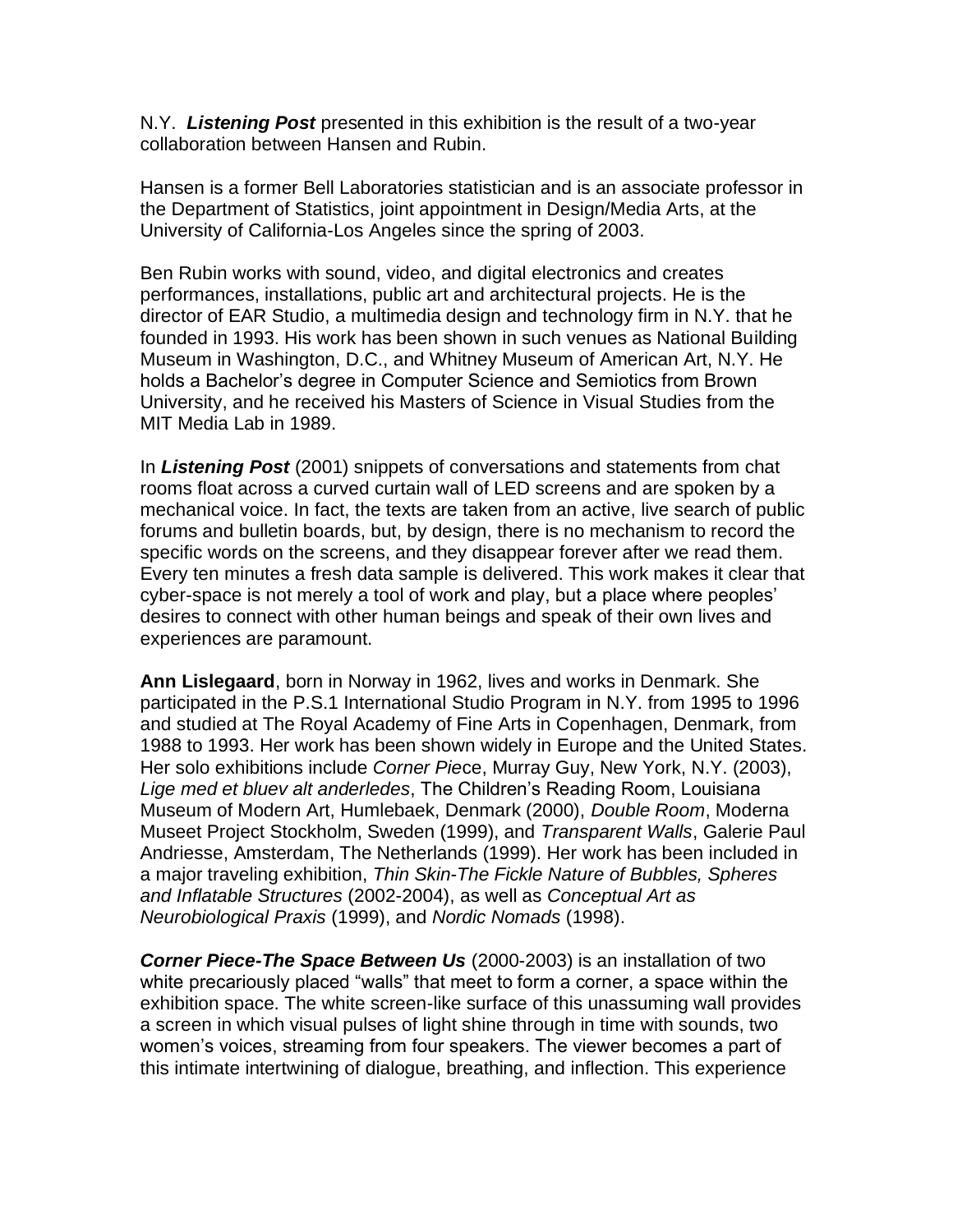allows one to recall past experiences–to reconstruct places, people, and situations from memory.

**Michael Mittelman**, born in 1975, New York, N.Y., lives and works in Boston, Mass. He has been actively involved in the Boston's cyber arts scene, launching a DVD format biannual magazine of contemporary new media art*, Aspect Magazine* in 2002. His work has been included in exhibitions such as *Territorie*s, Galerie fur Landschaftskunst, Hamburg, Germany (2003), *Time Share*, Art Interactive, Cambridge, Mass. (2002), *Web Racket*, DeCordova Museum and Sculpture Park, Lincoln, Mass. (2002), and *superCOLLISION*, MIT Student Center, Cambridge, Mass. (2001).

*Hallway* (2003-2004) is an interactive installation that replicates a domestic setting, consisting of a passageway with two doors and a darkened window. The walls are covered with picture frames with the glass painted black on the rear surface, producing imperfect mirrors that reflect the image of the viewer. As the viewer explores the space, and looks at the reflections in the picture frames, images begin to flicker in the window. Sounds waft through the space, moving back and forth, and causing the walls to vibrate subtly. Slowly, the viewer discovers that the images are figures, specifically their own and those of other visitors in the room. All of the source material is gathered from the viewer and delayed by ten to thirty seconds, a reminder of one's ability to be haunted by memories.

**Jessica Rylan,** born in 1974, London, U.K., lives and works in Reading, Mass. She holds a Master of Fine Arts in Music from Bard College and has gained attention in the underground noise music scene. Her sound installation works include *Untitled (for Governor Ryan*), seen in *Boom Box: The Art of Sound*, Boston Center for the Arts (2003), *Red sky at night, Sailor's delight. Red sky in the morning, Sailor take warning,* the Berwick Research Institute, Roxbury, Mass. (2002), and *Untitled (for Oskar Sala),* Bard College (2002). Her solo noise performances, using primarily home-made or modified equipment, have been shown in venues such as Oni Gallery, Boston, Mass. (2003), The Roxy, Boston, Mass. (2002), and Berwick Research Institute, Roxbury, Mass. (2002).

*Voice of the Theater* (2003-2004) is an installation of three salvaged speakers of a type introduced in 1945. This sound technology revolutionized movie theater sound for decades. Rylan, who is only using portions of these speakers, is composing distinctive and unique sound pieces. As the speakers are so large and directional, the effect of having the three in close proximity causes the viewers' motions through the space to radically transform the way one experiences each in relation to the others.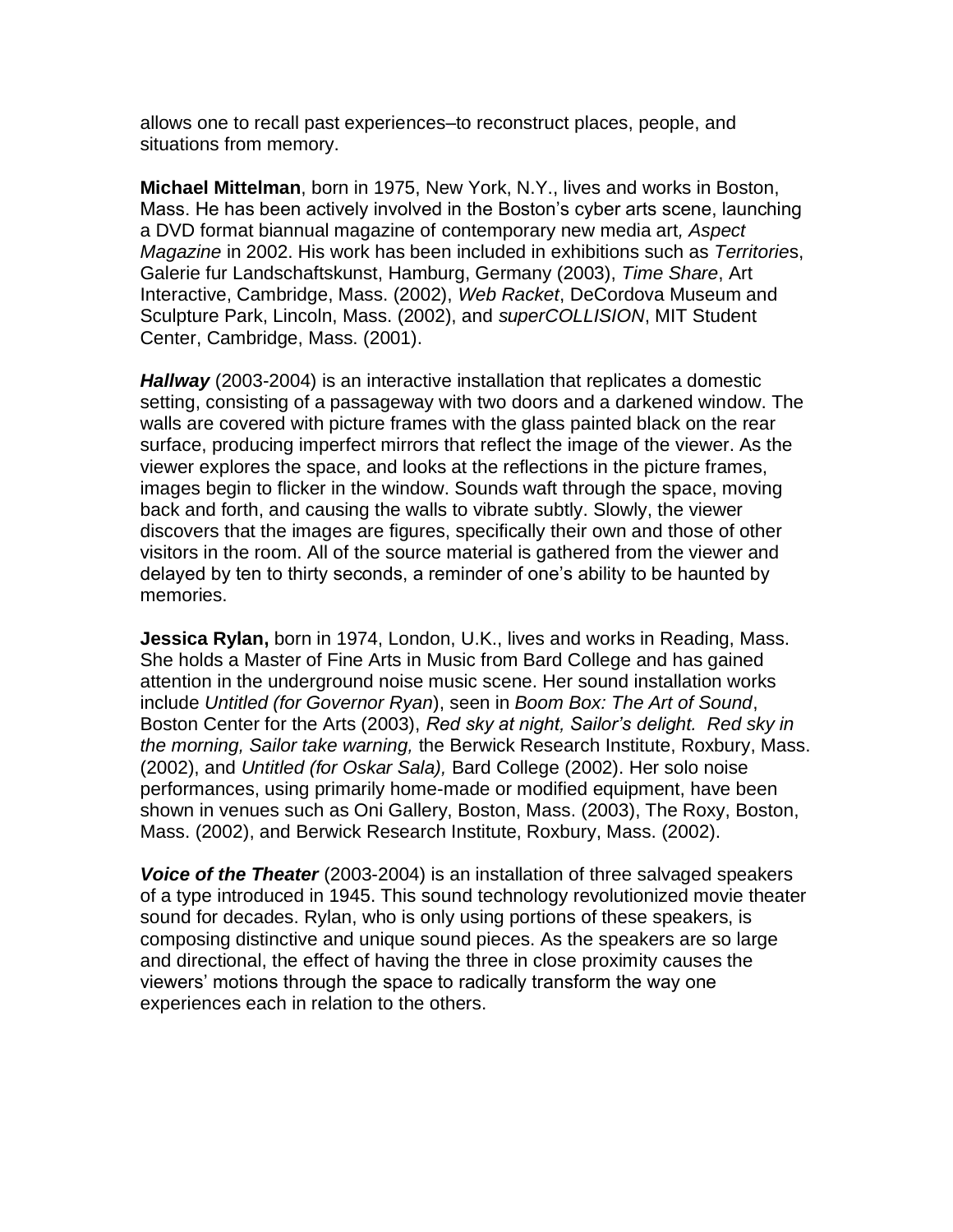*Son et Lumière* is made possible with the generous support of The David Bermant Foundation: Color, Light, Motion; the Massachusetts Cultural Council; the Council for the Arts at MIT (including a Director's Grant), the [Hotel@MIT,](mailto:Hotel@MIT) and Edison Light Beer.

Media sponsor: The Boston Phoenix



Direction:

The List Visual Arts Center is located in the Wiesner Building, 20 Ames St., at the eastern edge of the MIT campus. It is in close proximity to Kendall Square, Memorial Drive, and the Longfellow Bridge.

By T, take the red line to the Kendall/MIT stop, follow Main St. west to Ames St., turn left, and walk one block to the cross walk. The List Visual Arts Center, housed in a building identifiable by its white gridded exterior, will be on your left. Signage is on the building.

By car, coming across the Longfellow Bridge or from Memorial Drive, follow signs for Kendall Square. Limited metered parking is available on Ames Street. A parking garage is located at the Cambridge Center complex (entrance on Ames between Main and Broadway) during business hours and on campus after business hours and on weekends.

Gallery Hours: Tuesday–Thursday: 12–6PM; Friday: 12–8PM; Saturday and Sunday: 12–6PM Closed Mondays.

Information: [617-253-4680](tel:6172534680) or <http://web.mit.edu/lvac>

All exhibitions at the List Visual Arts Center are free and open to the public. Wheelchair accessible. Accommodations are provided by request. Please call Hiroko Kikuchi at [617-452-3586](tel:6174523586) for inquiries.